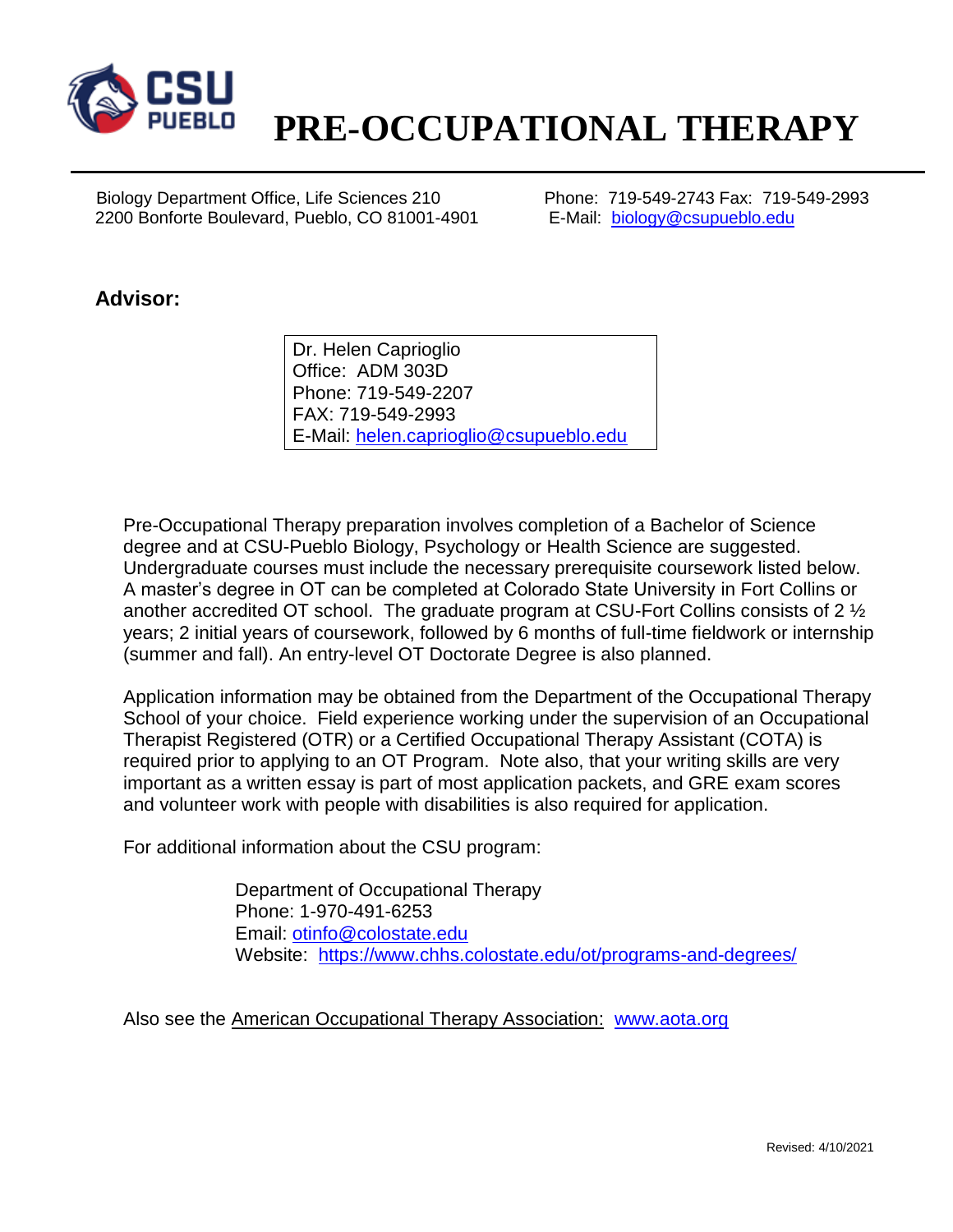

## **Biology B.S with Pre-OT concentration**

| <b>Biology Courses</b>                | <b>Course Name</b>                                  | <b>Credits</b> | Semester |
|---------------------------------------|-----------------------------------------------------|----------------|----------|
| BIOL 223/L & 224/L                    | Human Anatomy and Physiology I & II with Labs       | 8              |          |
| <b>BIOL 220</b>                       | <b>Medical Terminology</b>                          | $\overline{2}$ |          |
| <b>BIOL 181/L &amp; 182/L</b>         | College Biology I & II with Labs                    | 8              |          |
| <b>BIOL 201/L OR 202/L</b>            | Botany or Zoology with Lab                          | 4              |          |
| <b>BIOL 301/L</b>                     | General Microbiology and Lab                        | 5              |          |
| <b>BIOL 350</b>                       | Genetics                                            | $\overline{2}$ |          |
| <b>BIOL 351</b>                       | Molecular Biology and Genetics                      | $\overline{2}$ |          |
| <b>BIOL 352</b>                       | Evolutionary Biology and Ecology                    | 3              |          |
| <b>BIOL 412/L</b>                     | Cellular Biology and Lab                            | 4              |          |
| <b>BIOL 493</b>                       | Seminar                                             | 1              |          |
| Biology electives                     | See Upper division Electives List.                  | 9              |          |
| <b>NSG 207</b><br>or independent prep | Health and Disease Systems (or disease preparation) | (3)            |          |
| <b>Chemistry Courses</b>              |                                                     |                |          |
| CHEM 121/L & 122/L                    | General Chemistry I & II with Labs                  | 10             |          |
| CHEM 301/L & 302/L                    | Organic Chemistry I & II with Labs                  | 10             |          |
| <b>Physics/Math Courses</b>           |                                                     |                |          |
| PHYS 201/L & 202/L                    | Principles of Physics I & II with Labs              | 8              |          |
| <b>MATH 221</b>                       | <b>Applied Calculus</b>                             | 4              |          |
| <b>MATH 156</b>                       | Intro to Statistics                                 | 3              |          |
| <b>General Education</b>              | History and Humanities (see catalog)                | 9              |          |
| ENG 101 & 102                         | English Composition I & II                          | 6              |          |
| <b>COMR 103</b>                       | Speaking and Listening                              | 3              |          |
| <b>PSYCH 100**</b>                    | General Psychology                                  | 3              |          |
| PSYCH 151                             | Human Development                                   | 3              |          |
| <b>Other Courses</b>                  |                                                     |                |          |
| Intro to OT                           | Online from PCC or CSU-Fort Collins OT 110          | 3              |          |
| PSYCH 331/L                           | Physiological Psychology and Lab                    | 4              |          |
| PSYCH 362                             | Abnormal Psychology                                 | 3              |          |
|                                       | <b>Total Credits</b>                                | 120            |          |

Once accepted at CSU-FC students must complete OT 450 Biomechanics of Human Occupation and pass disease examination.